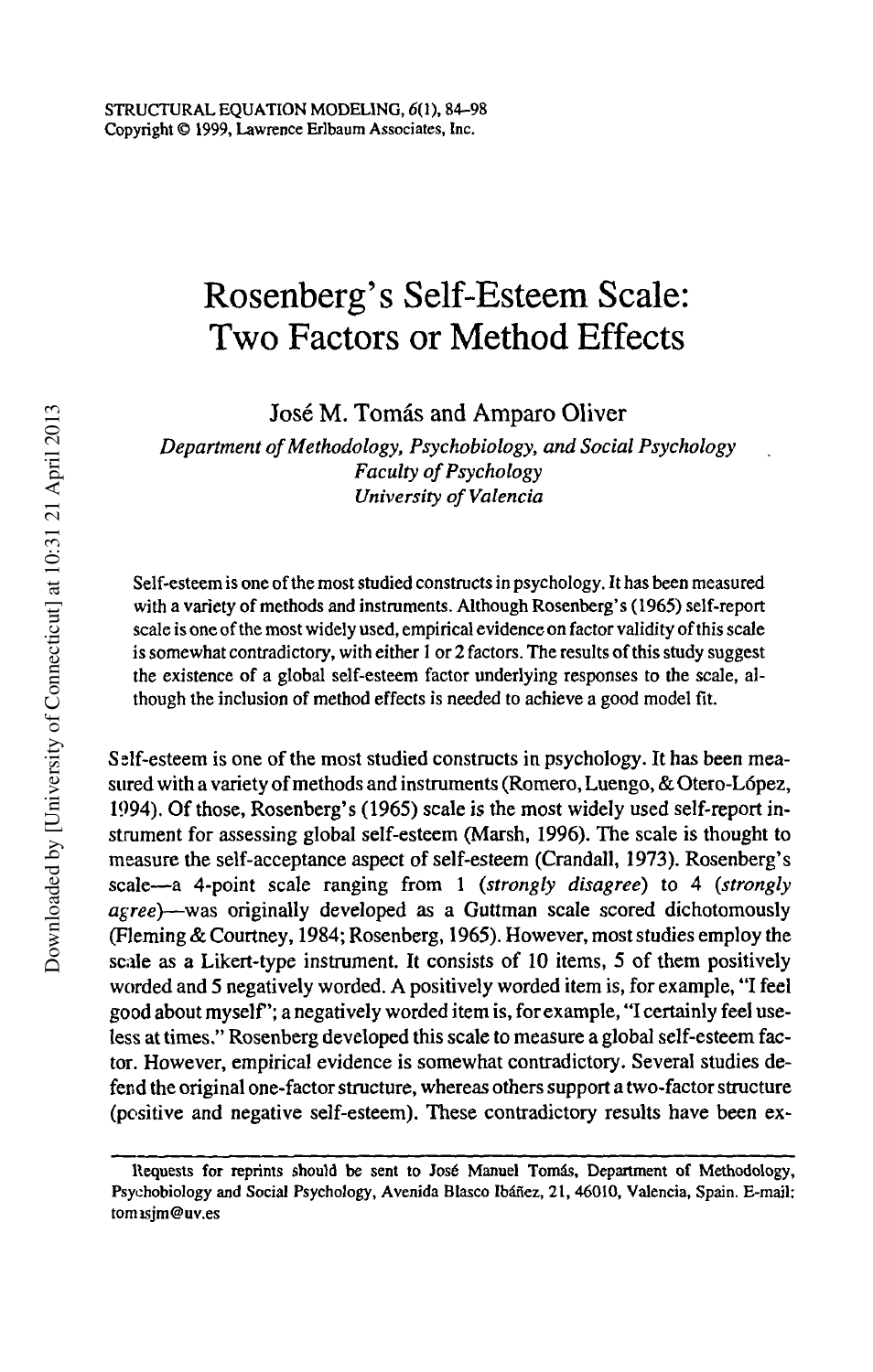plained in terms of response bias (response set, response effects, method effects) commonly present in rating scales containing positively and negatively worded items. When positively and negatively worded items are present in a self-report scale, factor analyses of responses frequently reveal different factors reflecting positive and negative items (Bachman & O'Malley, 1986; Bagozzi & Heatherton, 1994; Carmines & Zeller, 1979; Marsh, 1992). If this is the case with Rosenberg's scale, it must be decided whether the two factors are substantively meaningful rather than a method artifact.

Carmines and Zeller (1979) used exploratory factor analysis and criterion validity coefficients to study the dimensionality of the original 10-item scale. A principal-axis extraction indicated that there were two substantial empirical factors underlying the responses to the 10 items. They labeled Factor I as *positive self-esteem,* grouping items positively worded, and Factor II as *negative self-esteem,* grouping items negatively worded. When they factor analyzed the two sets of items separately, only one substantial factor emerged for each set of items. Regardless of these results, they considered an alternative interpretation: the possibility that the two-factor solution was a method artifact. To test this second interpretation, they argued that, if positive and negative self-esteem factors measured substantively different dimensions, they should relate differentially to some external variables (criteria). These two factors were correlated with 16 different criteria, but the difference in correlation was never statistically significant *(p >* 0.25). According to the results, Carmines and Zeller concluded that "the more appropriate interpretation is that the bifactorial structure of the items is a function of a single theoretical dimension of self-esteem that is contaminated by a method artifact, response set" (p. 69). This response set may have something to do with the participant's verbal ability (Kaufman, Rasinski, Lee, & West, 1991; Marsh, 1986).

Bachman and O'Malley (1977), using Cobb, Brooks, Kasl, and Connely's (1966) 6-item revision of the Rosenberg's scale, found empirical evidence for a one-factor solution to the responses of the scale, with factor loadings ranging from 0.38 to 0.69. Bachman and O'Malley (1986) found a good model fit of a confirmatory factor analysis (CFA) of the responses to the Rosenberg's scale only by fitting covariances among the residuals associated with the positively worded items and among residuals associated with the negatively worded items. This solution supports the presence of method effects in the scale.

Alvaro (1988) used principal component analysis with varimax rotation to study the structure of Rosenberg's scale in a Spanish sample. He used a Spanish translation of an eight-item version of the Rosenberg scale, developed by Warr and Jackson (1983). The sample consisted of employed and unemployed workers. Two components were retained, accounting for 56.8% of the variance together. The first component was defined by negatively worded items, whereas positively worded items defined the second component.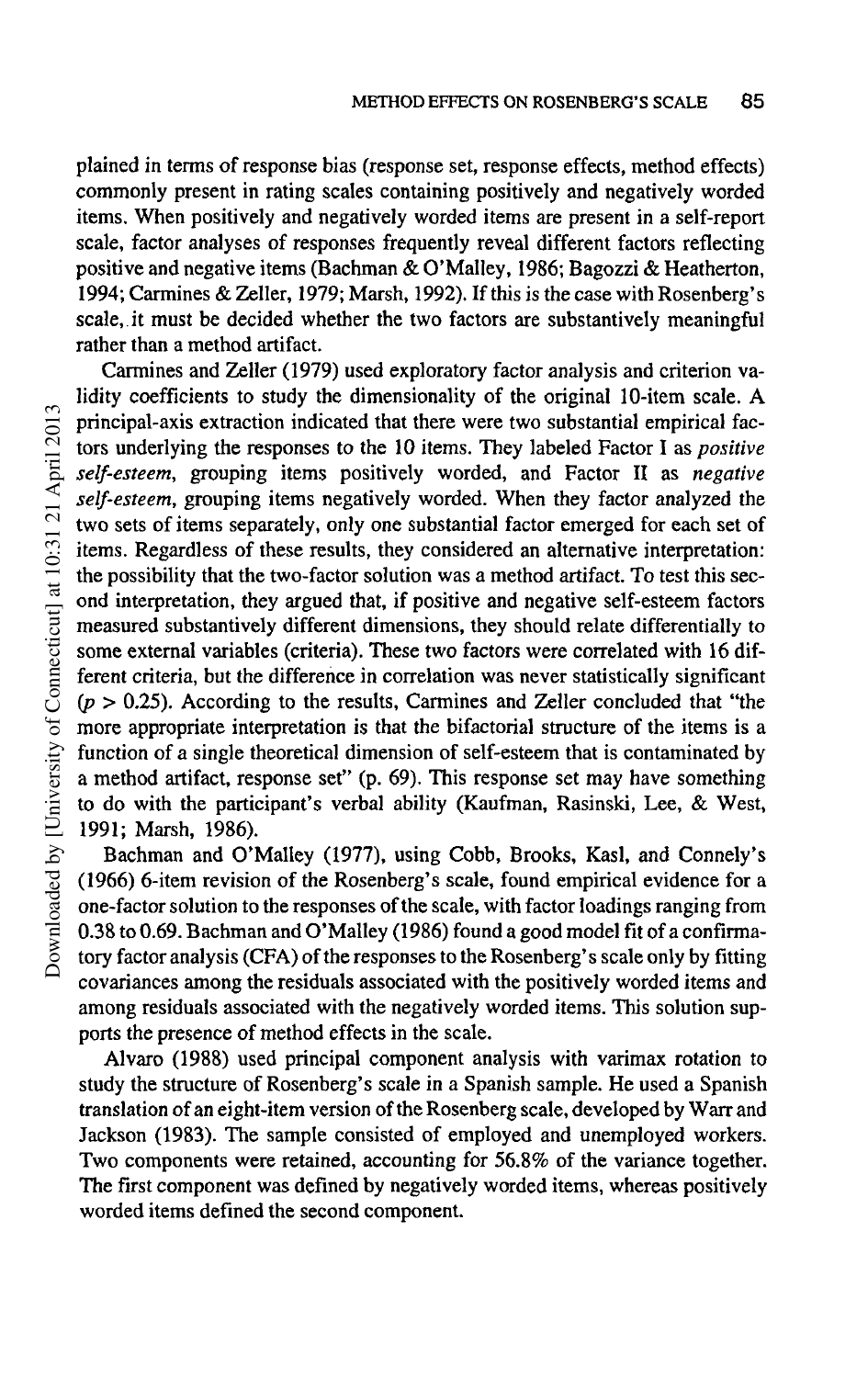Kaufman et al. (1991) analyzed the responses to a revised version of the Rosenberg scale with three negatively worded items. On the basis of exploratory results, they proposed a different two-factor solution for responses to Rosenberg's items. The first factor was labeled *general evaluations of oneself and* the second factor was labeled *transient self-evaluations.* A CFA was then used to compare a one-factor and this two-factor solution. Their two-factor solution fit consistently better than the one-factor solution, but they concluded that neither was fully satisfactory.

Salgado and Iglesias (1995) used the Spanish translation of the original 10-item scale. They used CFA to compare the ability of four different measurement models to fit Rosenberg's scale data. Model 1 hypothesized that responses to the scale could be explained by a single self-esteem factor. Model 2 hypothesized a two-factor structure, a global factor of self-esteem explaining every item plus a method factor, response set, according to Carmines and Zeller's (1979) conclusions. Model 3 proposed a two-factor solution with positive and negative factors. Finally, Model 4 hypothesized that responses to the scale can be explained by two first-order factors (positive and negative self-esteem) and a second-order factor (global self-esteem). Several goodness-of-fit indexes were used to test these models. Model 3, positive and negative self-esteem, fit consistently better. However, most differences across indexes among Models 2, 3, and 4 were minimum. As an example, the comparative fit indexes (CFIs) were 0.93, 0.94, and 0.92, respectively; and the expected values of the cross-validation indexes were 0.88, 0.83, and 0.89, respectively. In addition, Model 2 only posited one method factor (it was not specified if this method factor was the one determining the negatively or positively worded items). There was no model with a global self-esteem factor and two method factors.

Marsh (1996) analyzed a seven-item scale with four positively worded items and three negatively worded items. These items were the self-esteem indicators of ths Rosenberg scale, included in the data of the National Education Longitudinal Study of 1988. A set of CFA models was considered by Marsh (1996) to evaluate aliernative interpretations of factor structure of Rosenberg's items. These models included: Model 1, single factor model; Model 2, two-factor model based on the transient and general evaluation items proposed by Kaufman et al. (1991); Model 3, positive and negative factors; Model 4, single self-esteem factor including correlated uniquenesses among negatively worded items; Model 5, single self-esteem factor including correlated uniquenesses among positively worded items; and Model 6, global self-esteem factor with correlated uniquenesses among negatively worded items and a pair of positively worded items. In Model 6, only one pair of coirelated uniqueness between positively worded items was included to avoid identification problems (Marsh, 1996). Models 4, 5, and 6 were an application of the correlated uniqueness model to the analysis of multitrait-multimethod (MTMM) matrices in order to test for method effects or response bias (Marsh &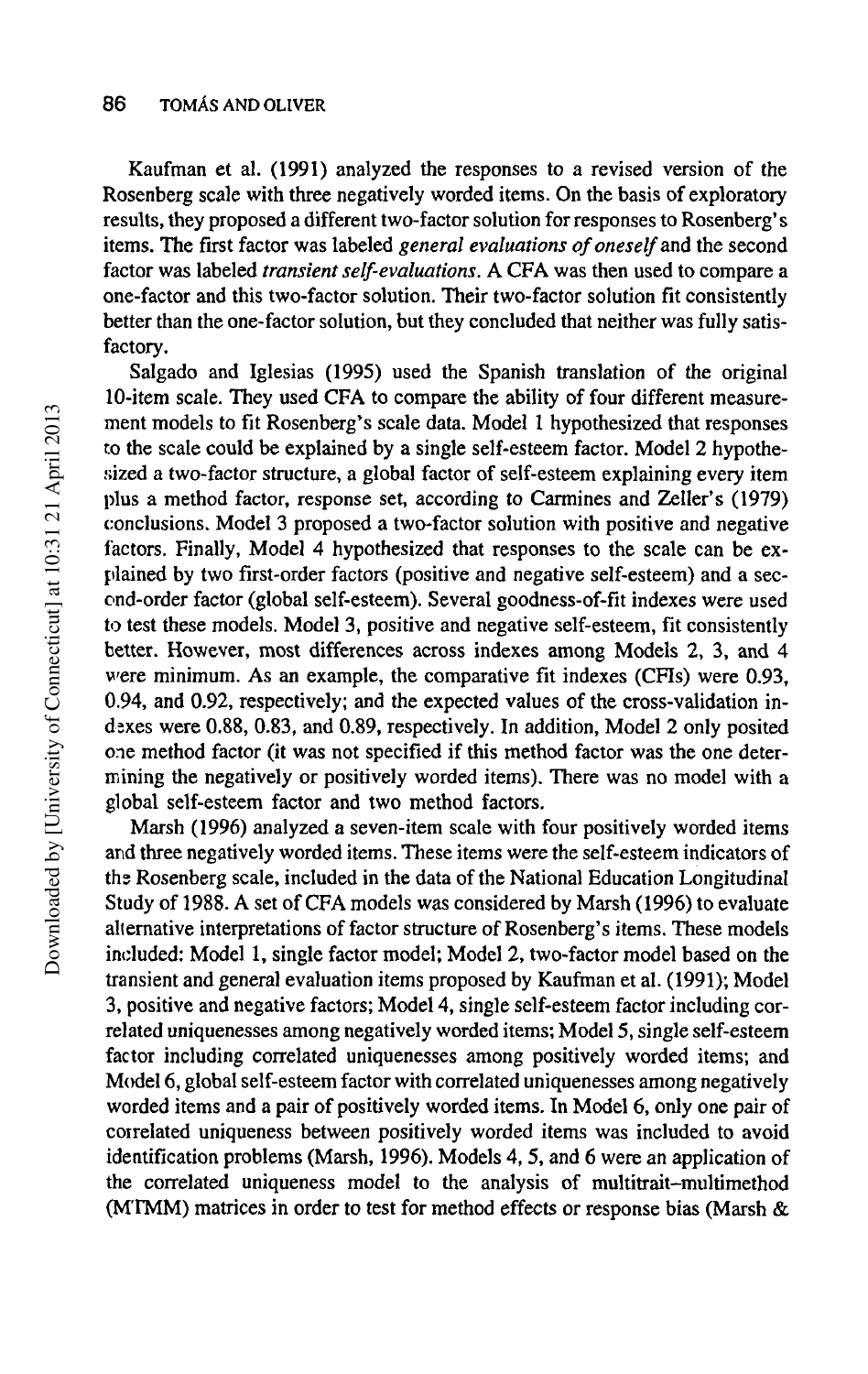Grayson, 1995; Wothke, 1996). The best-fitting model was Model 6. Marsh concluded that the results supported the existence of a global self-esteem factor underlying responses to Rosenberg's items, as well as the existence of method effects specially associated -vith negatively worded items.

The aforementior ed review shows an ambiguous situation with competing models finding some empirical support. Unfortunately, some studies used Rosenberg's original 10-item scale, whereas others used some items from this scale (or revised scales).

This research builds on these studies, but it extends them in different ways. Some of these studies employed "exploratory factor analyses that are inherently weak in terms of distinguishing between competing factor structures" (Marsh, 1996, p. 811). CFA is an adequate statistical tool in this context. As a second contribution, this investigation analyzes the original 10-item scale, whereas most of the reviewed studies employed modifications of the scale and/or selected items. From a methodological point of view, the advantage of using the original scale is a higher ratio of indicators to factors. The ratio of observed variables to latent variables may be crucial in order to identify and estimate the CFA of MTMM data. From a substantive point of view, the construct validation of the scale requires, if possible, the complete scale rather than parts (or revisions) of it. An important contribution of this article is the fact that it focuses on studying a Spanish version of the scale. Method effects on Rosenberg's scale have to do with item wording, and therefore with linguistic issues. There is no need for results with the English version of the scale to generalize to other languages. In applied research with the Spanish version of the questionnaire, it is important to know if method effects are present in the scale and to what extent. There is only one article that employed CFA to analyze method effects on the Spanish version of the Rosenberg scale (Salgado & Iglesias, 1995). This study presented several shortcomings. First, the tested models did not consider any model positing both method effects; thus, conclusions about method effects were not comparable to other studies and so correlation among methods could not be tested. In other words, the proper and complete sequence of models was not used. Second, differences in fit among models were minimum and even contradictory. Third, the CFA employed to test for method effects was a modification of the correlated trait-correlated methods (CTCM) approach, which has several disadvantages. Other approaches were not employed (see the Method section for an explanation of CFA of MTMM data), and so the presence of potential multidimensional method effects was not tested. In sum, the purpose of this study is twofold: (a) to study the structure of Rosenberg's self-esteem scale in Spanish, and in particular to verify the presence of method effects; and (b) to compare MTMM approaches to the analysis of the questionnaire, assessing specifically the CFA approach with correlated traits and correlated methods and the correlated uniqueness model.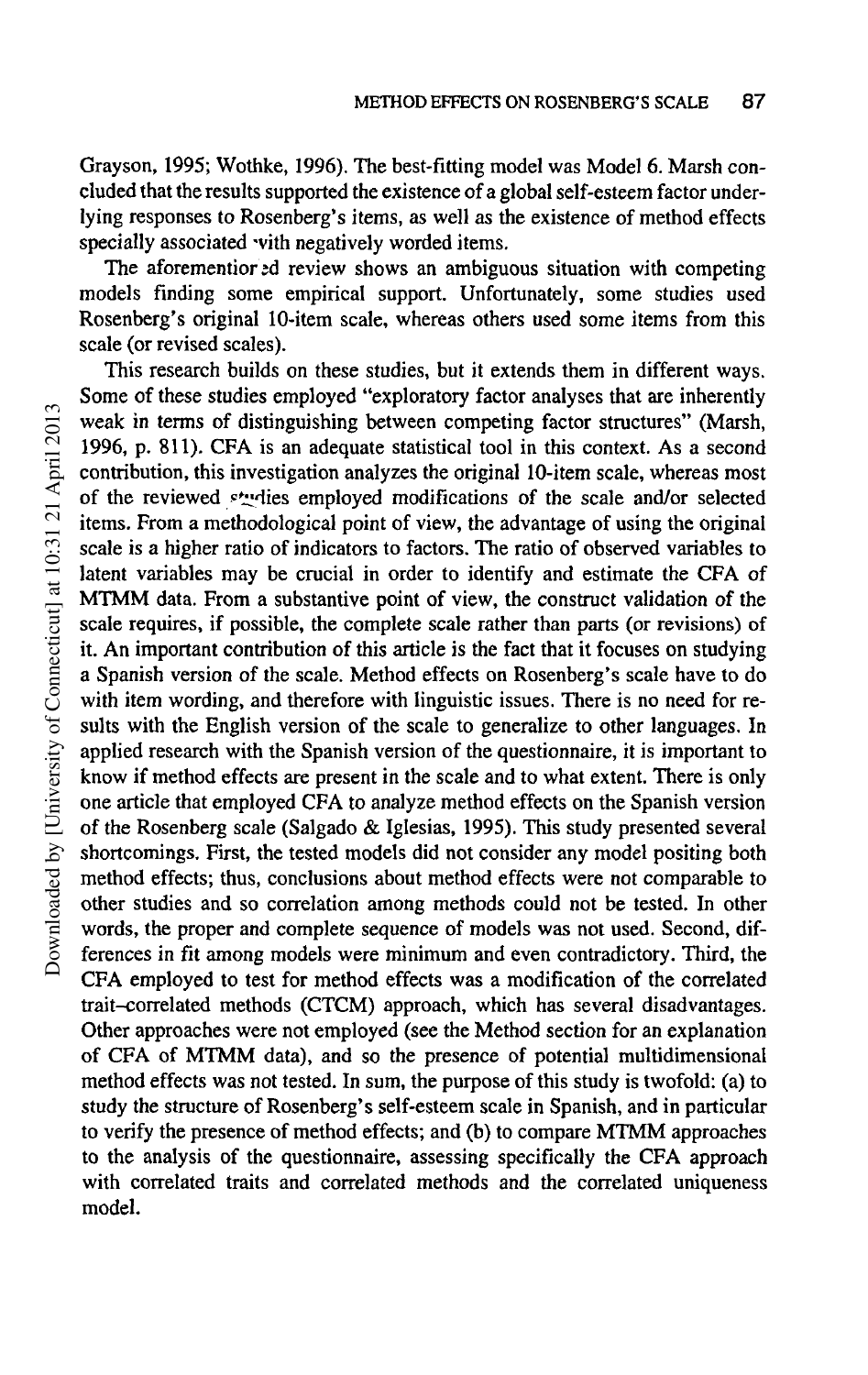## **METHOD**

#### Data

The sample consisted of 640 high school students. Schools in the city of Valencia, Spain, were randomly sampled. In those schools that agreed to participate in the study, classrooms were randomly sampled. The mean age was 15.8. There was approximately the same number of male students (55.47%) as female students (44.53%). The survey was administered in classroom settings during a period without examinations. The data-gathering instrument consisted of a four-page booklet. The survey included sociodemographic variables, anxiety scales, Rosenberg's self-esteem scale, and other self-esteem questionnaires.

Rosenberg's scale was the translation into Spanish of the original 10-item scale (Rosenberg, 1965). It included five positively worded items (P) and five negatively worded items (N), with the sequence P-P-N-P-N-P-P-N-N-N. Data on the Rosenberg's scale were collected using a 4-point Likert scale response format. The common practice of reversing the negative items was done before the CFAs were run.

# Statistical Analysis

CFA was employed in this study. The CFA was conducted using EQS 5.1 (Bentler & Wu, 1995). CFA is a well-known methodology (Bollen, 1989; Hayduk, 1987; Hoyle, 1995; Loehlin, 1987). Briefly, in CFA the researcher postulates a model (a particular linkage between observed variables and their underlying factors) and then tests this model statistically. The standard method of estimation is *maximum likelihood,* and it is the one used in this study. Maximum likelihood is based on the assumption that variables are multivariate normal distributed. However, there is growing evidence that it performs well under a variety of nonoptimal conditions, such as excessive kurtosis and so on (Hoyle & Panter, 1995). Mardia's coefficient of multivariate kurtosis for this data set was 24.24 (normalized estimate of 19.49), and so the data were not multivariate normal. An arbitrary distribution-free method was also applied to each model, but estimates and overall fit were very close to those of maximum likelihood and are not presented here.

A critical issue in any CFA is the assessment of model fit. Central to this assessment are the values of several goodness-of-fit indexes obtained from a specified model. The most common of these indexes is the chi-square test. If the model was specified correctly and the distributional assumptions for the data were satisfied, analysts could use a test statistic with an asymptotic chi-square distribution to test the null hypothesis that the specified model leads to a reproduction of the popula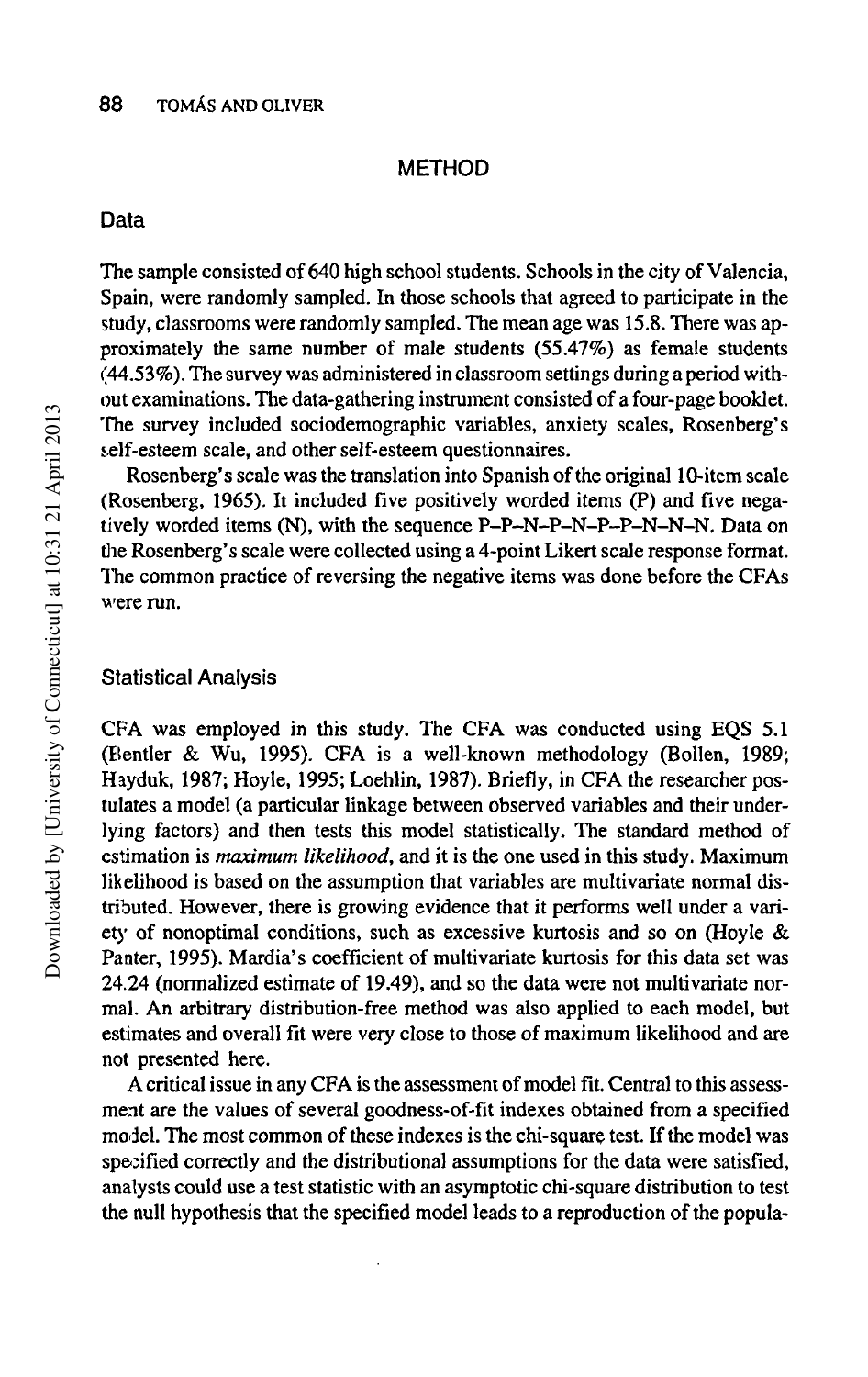tion covariance matrix of the observed variables. A significant test statistic would cast doubt on the model specification (Bollen & Long, 1993). However, several problems arise with the use of the chi-square test, in particular that it is based on restrictive assumptions, depends on sample size, and that a model is an approximation of reality rather than an exact representation of the observed data (Bender & Bonett, 1980; Cudeck & Browne, 1983; Joreskog, 1969). To overcome these problems, a number of subjective fit indexes have been proposed and are commonly used. There is a broad consensus that no single measure of model overall fit should be relied on exclusively; therefore researchers are advised to use a variety of indexes from different families of measures (Marsh, Balla, & Hau, 1996; Marsh, Balla, & McDonald, 1988; Tanaka, 1993). From among the absolute fit indexes, the chi-square statistic, root mean-square residual (RMR), and the goodness-of-fit index (GH) are reported. RMR is a summary statistic for the residuals, proposed by Joreskog and Sorbom (1986); so the lower the value of the index, the better the model. Although the GFI is moderately related to sample size, it indexes the relative amount of the observed variances and covariances accounted for by a model, and it performs better than any other absolute index (Hoyle & Panter, 1995; Marsh et al., 1988). From among the incremental fit indexes, the Tucker-Lewis index (TLI) and CFI are reported. The TLI is a Type-2 incremental fit index that compares the lack of fit of the target model to the lack of fit of the independence model. The CFI is a Type-3 incremental fit index that indexes the relative reduction in lack of fit, as estimated by the noncentral chi-square of a target model versus a baseline model (see Hu & Bentler, 1995, for a classification of indexes). The TLI and CFI (the normed version of the RNI) differ primarily in that the TLI incorporates a correction for model complexity such that it rewards less complex models (Marsh, 1996). A value of 0.9 of these indexes has been proposed as a minimum for model acceptance (Bentler & Bonett, 1980). Following Hoyle and Panter's (1995) recommendations, no Type-1 index was considered.

There are several multivariate statistical models for analyzing method effects in MTMM data. CFA appears to be the most popular approach (Millsap, 1995; Schmitt & Stults, 1986; Wothke, 1996). Among the CFA models employed to analyze MTMM matrices, the CFA with correlated traits and correlated methods (CFA-CTCM, also known as general CFA model or block-diagonal model) is the most widely used. It hypothesizes that the total variation in observed variables can be written as a linear combination of trait, method, and error effects (Joreskog, 1974). The CFA-CTCM model provides: (a) an explanation of MTMM matrices in terms of underlying factors, rather than observed variables; (b) evaluation of the convergent and discriminant validity at the matrix as well as at the parameter level; (c) the testing of hypotheses related to convergent and discriminant validity; (d) separate estimates of variance due to traits, methods, and uniqueness; and (e) estimated (disattenuated) correlations for both methods and trait factors (Byrne & Goffin, 1993). However, a major shortcoming of the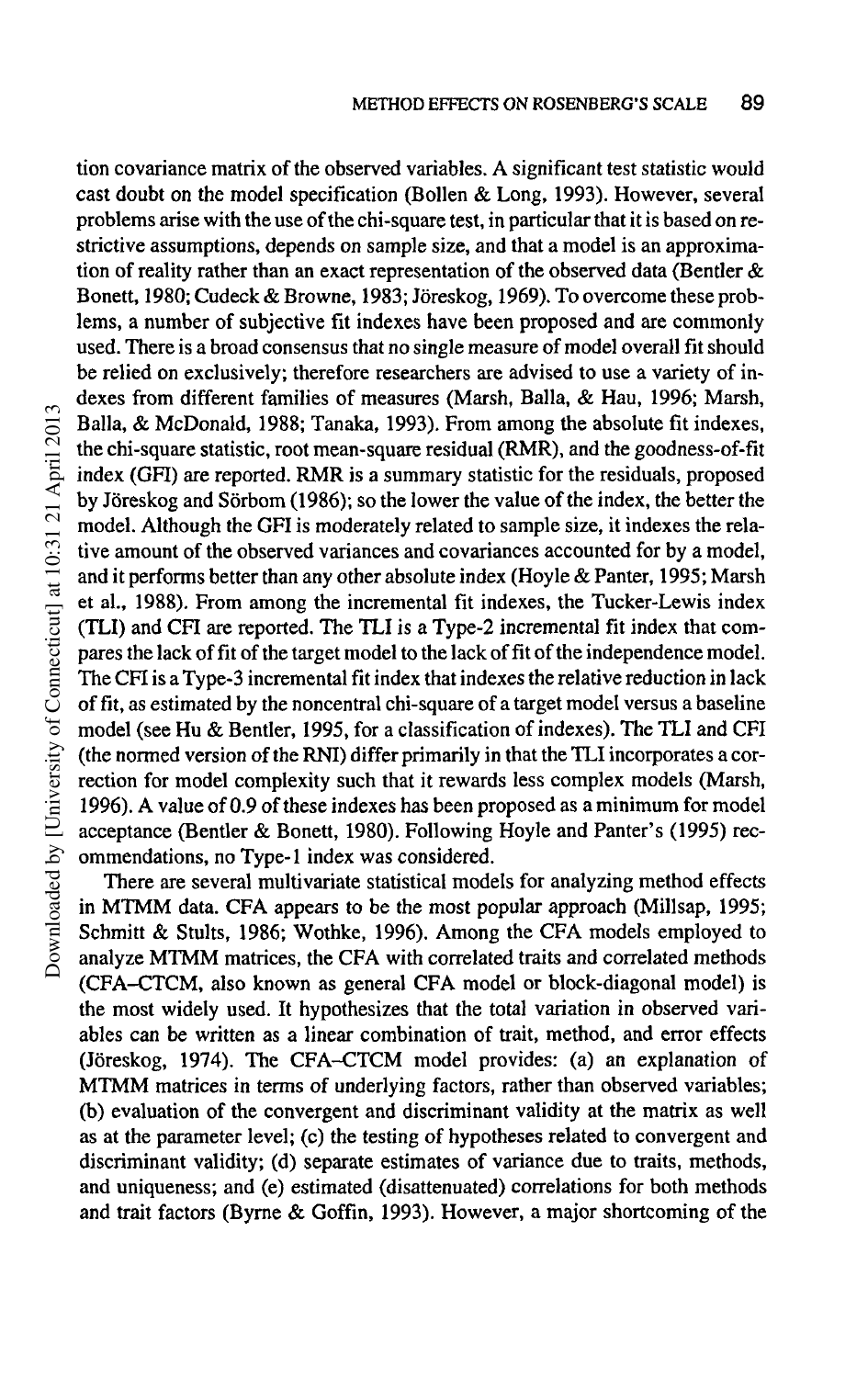CFA-CTCM model is the frequent occurrence of ill-defined solutions, especially out-of-range values and convergence problems (Marsh, 1989; Marsh & Bailey, 1991; Marsh & Hocevar, 1988; Wothke, 1984). Another shortcoming is that the partitioning of variance into trait and method components may not, in general, yield trait-free and method-free interpretation (Bagozzi, 1993; Kumar & Dillon, 1992). Finally, it does not allow multidimensional method effects (Marsh & Grayson, 1995). Of those, it seems that the more general disadvantage is the high frequency of ill-defined solutions. Nevertheless, this does not have to be the case. Several authors have reported applications of the CFA-CTCM model that yield admissible estimates (Bagozzi, 1993; Bollen, 1989; Byrne & Goffin, 1993). However, Brannick and Spector (1990) suggested that researchers who use the CFA-CTCM model should assess the identification of their models, should be wary of computational problems and out-of-range parameters, and should avoid interpreting estimates when these problems occur. That was not the case of the CFA-CTCM models presented in this study, probably due to the high ratio of observed variables to factors (Brannick & Spector, 1990; Graham & Collins, 1991; Marsh, 1993; Marsh & Hocevar, 1988).

As a remedy for overfitting, ill-defined solutions, and the shortcomings of the CFA-CTCM model, a new approach to CFAs of MTMM data has been proposed (Marsh, 1988, 1989): the correlated-uniqueness model (CFA-CTCU). This model has three basic advantages (Bagozzi, 1993; Byrne & Goffin, 1993): (a) It seldom produces ill-defined solutions, (b) methods are not assumed to be unidimensional, and (c) the confounding of method variance with trait variance is avoided (when this is due to common trait variations across methods and traits are highly correlated). It also has some disadvantages (Bagozzi, 1993; Kenny & Kashy, 1992): (a) The interpretation of correlated uniqueness as method effects is not always clear and (b) it assumes that methods are uncorrelated. In this study, based on Marsh and Grayson's (1995) recommendation, both CTCM and CTCU models were proposed. This recommendation, applied to the present dataset, translates into the nine models presented in Figure 1.

## Models

Nine a priori models were evaluated in this study (Figure 1). Model 1 presumed one global self-esteem factor. Model 2 posited two oblique factors, as in Carmines and Zeller (1979) or Salgado and Iglesias (1995). Model 3 also posited two factors, general evaluation and transient evaluation, as in Kaufman et al. (1991). Models 4 through 9 are models that posited a global self-esteem latent variable underlying responses to the items plus different method effects. Model 4 posited correlated uniquenesses among residual variances of the negatively worded items, whereas Model 5 posited correlated uniquenesses among residual variances of the positively worded items. Model 6 was a correlated uniqueness model in which method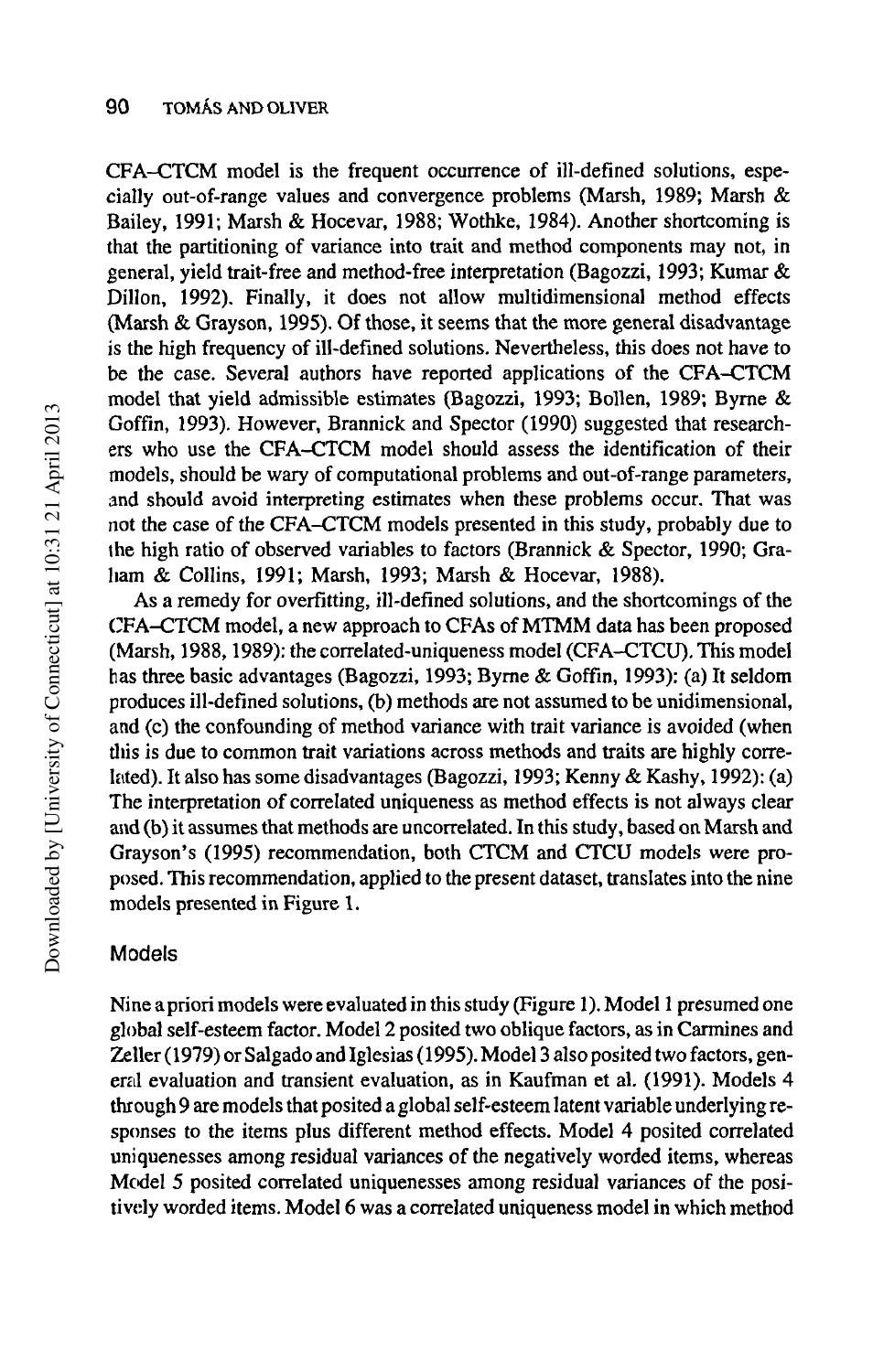

**FIGURE 1** Tested models. P = positively worded items; N = negatively worded items; SE = global self-esteem;  $POS = positive$  self-esteem;  $NEG = negative$  self-esteem;  $GEVAL = general$ evaluation; TRANS = transient evaluation. For sake of clarity, uniqueness is not shown.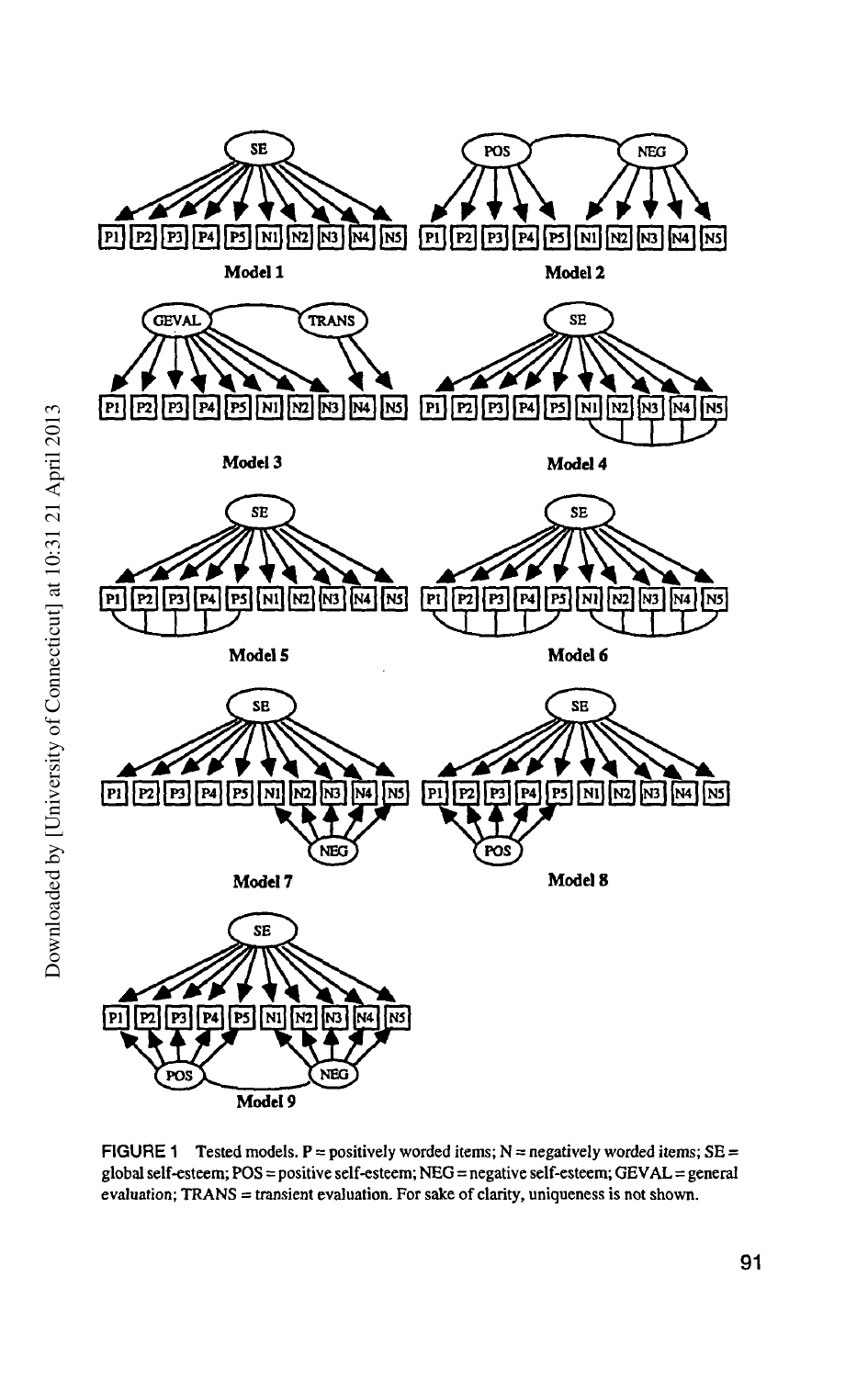effects were inferred from correlated uniquenesses among positively and among negatively worded items. This model resulted in an improper solution, probably because this model is not identified in a global sense, with residual variance of Positive Item 4 (P4) as a Heywood case. Therefore, one of the correlated uniqueness of this item with Positive Item 2 (P2) was fixed to zero. This particular correlation among residuals was not statistically significant *(p >* 0.1), and was close to zero in Model 5. After that, a proper solution was obtained, and is the one reported in Table 1 as Model 6. Models 4, 5, and 6, or slight modifications of them, were tested by Marsh (1996). Model 7 presumed a trait factor of self-esteem underlying each item plus a method factor underlying negatively worded items. Model 8 posited a trait factor of self-esteem and a method factor underlying positively worded items. Finally, in Model 9 each observed variable was explained by a trait factor (self-esteem) and a method factor (depending on the item wording).

## **RESULTS**

Overall fit results are shown in Table 1. The findings showed poor overall fit for both Model 1 (one global self-esteem factor) and Model 2 (positive and negative self-esteem). Moreover, the correlation between positive and negative self-esteem factors was 0.727 *(SE*=0.01, correlation confidence interval limits: 0.704-0.746), indicating a pretty high amount of shared variance (a common underlying factor?).

All the models that posited method effects, Models 4 through 9, fit consistently better than Model 1. However, models positing method effects only among the positively worded items (Models 5 and 8) did not fit clearly better than Model 2. TLI, which incorporates a correction for model parsimony, evaluated these models a:; worse than Models 2 and 3 because of their complexity. In fact, Model 3 did

| <b>TABLE 1</b><br>Goodness-of-Fit Indexes for Models of Self-Esteem |    |          |              |            |            |      |            |
|---------------------------------------------------------------------|----|----------|--------------|------------|------------|------|------------|
|                                                                     | df | $\chi^2$ | $\chi^2$ /df | <b>RMR</b> | <b>GFI</b> | TIJ  | <b>CFI</b> |
| Model 1                                                             | 35 | 352.80   | 10.08        | .040       | .880       | .779 | .828       |
| Model 2                                                             | 34 | 235.25   | 6.91         | .036       | .923       | .856 | .891       |
| Model 3                                                             | 34 | 136.19   | 4.01         | .030       | .955       | .927 | .945       |
| Model 4                                                             | 25 | 87.09    | 3.48         | .019       | .971       | .939 | .966       |
| Model 5                                                             | 25 | 188.22   | 7.53         | .033       | .940       | .841 | .912       |
| Model 6                                                             | 16 | 45.98    | 2.87         | .015       | .986       | .954 | .984       |
| Mcdel 7                                                             | 30 | 94.37    | 3.14         | .020       | .968       | .948 | .965       |
| Model 8                                                             | 30 | 225.54   | 7.51         | .034       | .927       | .841 | .894       |
| Model 9                                                             | 24 | 55.52    | 2.31         | .017       | .983       | .968 | .983       |

*Note:* Chi-square tests statistically significant ( $p < 0.001$ );  $df =$  degrees of freedom;  $\chi^2 =$ chi-square test; RMR = root mean-square residual; GFI = LISREL goodness-of-fit index; TLI = Tucker-Lewis  $index$ ; CFI = comparative fit index.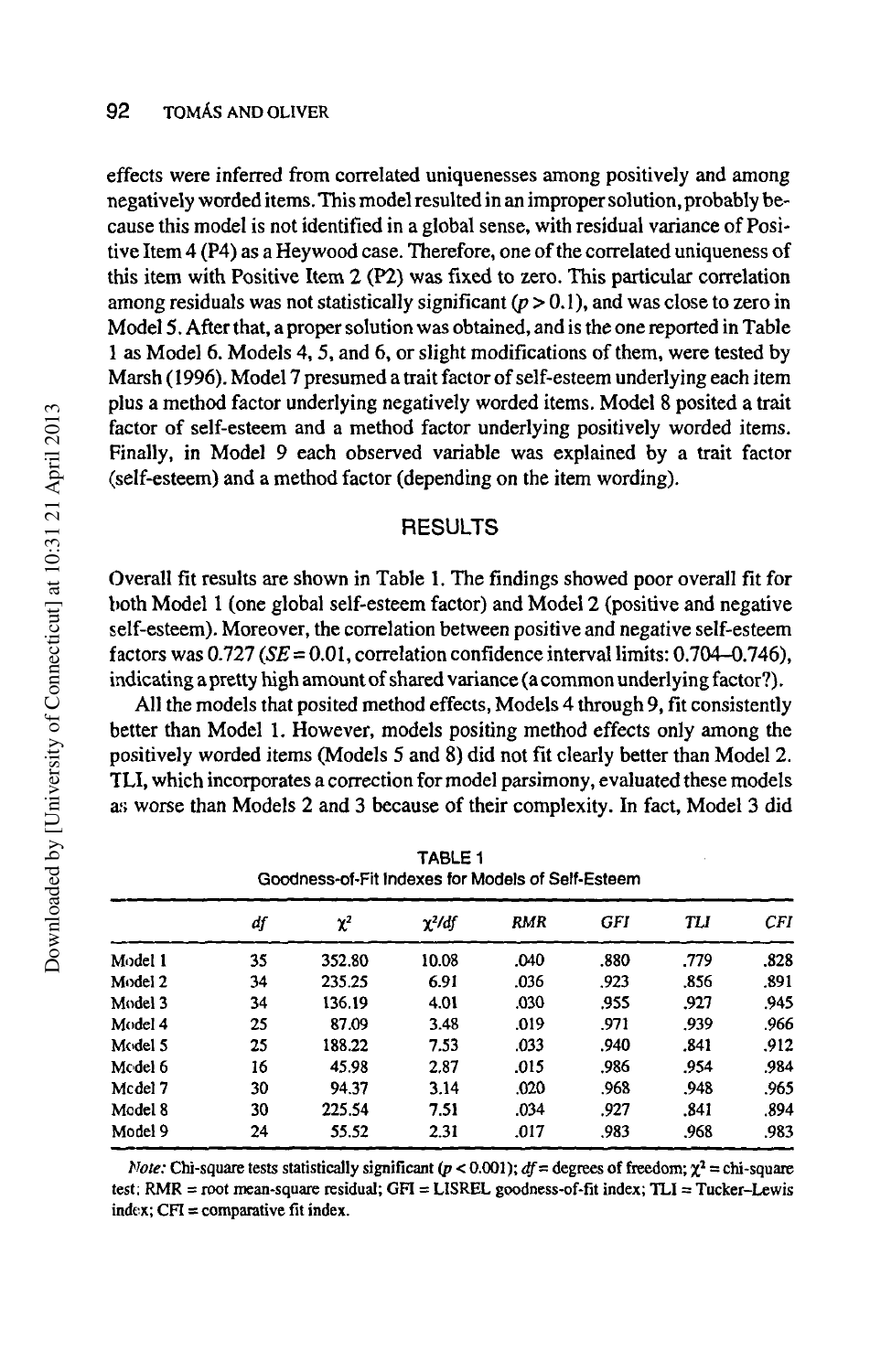better than Models 5 and 8, supporting the idea that positive method effects are not enough to adequately represent the data.

It was when method effects among negatively worded items were considered that overall fit could be considered as adequate (consistent with findings by Marsh, 1996). Models 4 and 7, which posited method effects only among negatively worded items, fit the data better than models without method effects (Models 1,2, and 3). However, models including method effects among both positively and negatively worded items (Models 6 and 9) were the best-fitting models; the overall fit indexes showed an excellent fit to data. It seems that positive as well as negative method effects are needed to achieve the best model fit. However, the fit of Models 4 and 7 (method effects only among negatively worded items) was also good, and much better than that of Models 5 and 8 (method effects only among positively worded items).

Both the CTCU model (Model 6) and CTCM model (Model 9) showed an excellent and nearly equal (in practical terms) fit to the data. A conjoint examination of both models' parameter estimates provided a much clearer idea of the nature and importance of method effects. In Model 6 (CTCU), several correlated uniquenesses were not statistically significant  $(p > .05)$ . Specifically, 8 (of 9) correlated uniquenesses among positively worded items were not statistically significant, whereas only 2 (of 10) correlated uniquenesses among negatively worded items were not statistically significant *(p >* .05). Among them, all the correlated uniquenesses of P4 with the other positive items were found as statistically nonsignificant, and the nonsignificant correlated uniqueness among negatively worded items always implicated Negative Item 1 (N1). According to these results, it can be inferred that Nl and P4 did not present a significant method effect. The CTCM model (Model 9) is able to answer the question about the independence among methods and among traits. In this particular model, the correlation between method factors was not statistically significant ( $\phi_{12} = -0.146$ ; *SE* = 0.102; *p* > .05). With respect to method loadings, all of them were statistically significant  $(p \le 0.05)$ except for the loading of P4 ( $\lambda$ =0.107; SE = 0.054; p > .05) and the loading of N1 ( $\lambda$ =  $-0.083$ ;  $SE = 0.031$ ;  $p > .05$ ). These two items were also considered unaffected by method effects, taking into account the results from the CTCU model.

An important result to underline is the fit of Model 3 (proposed by Kaufman et al., 1991). This was the best-fitting model among the three models that only posited trait factors and no method effect (Models 1,2, and 3). This result is consistent with findings by Marsh (1996), who found a CFI and a TLI of 0.979 and 0.966, respectively, indicative of acceptable model fit if considered in isolation. In our study, CFI, TLI, and GFI were over 0.9 for this model, and RMR was low, also indicative of acceptable fit (see Table 1). The transient self-evaluation factor in Model 3 has two indicators (Items N4 and N5), which are the same as Items NEG1 and NEG2 in Marsh's study. These two items have in common not only the psychological content proposed by Kaufman et al. (1991), but the negative item wording. Thus, the covariation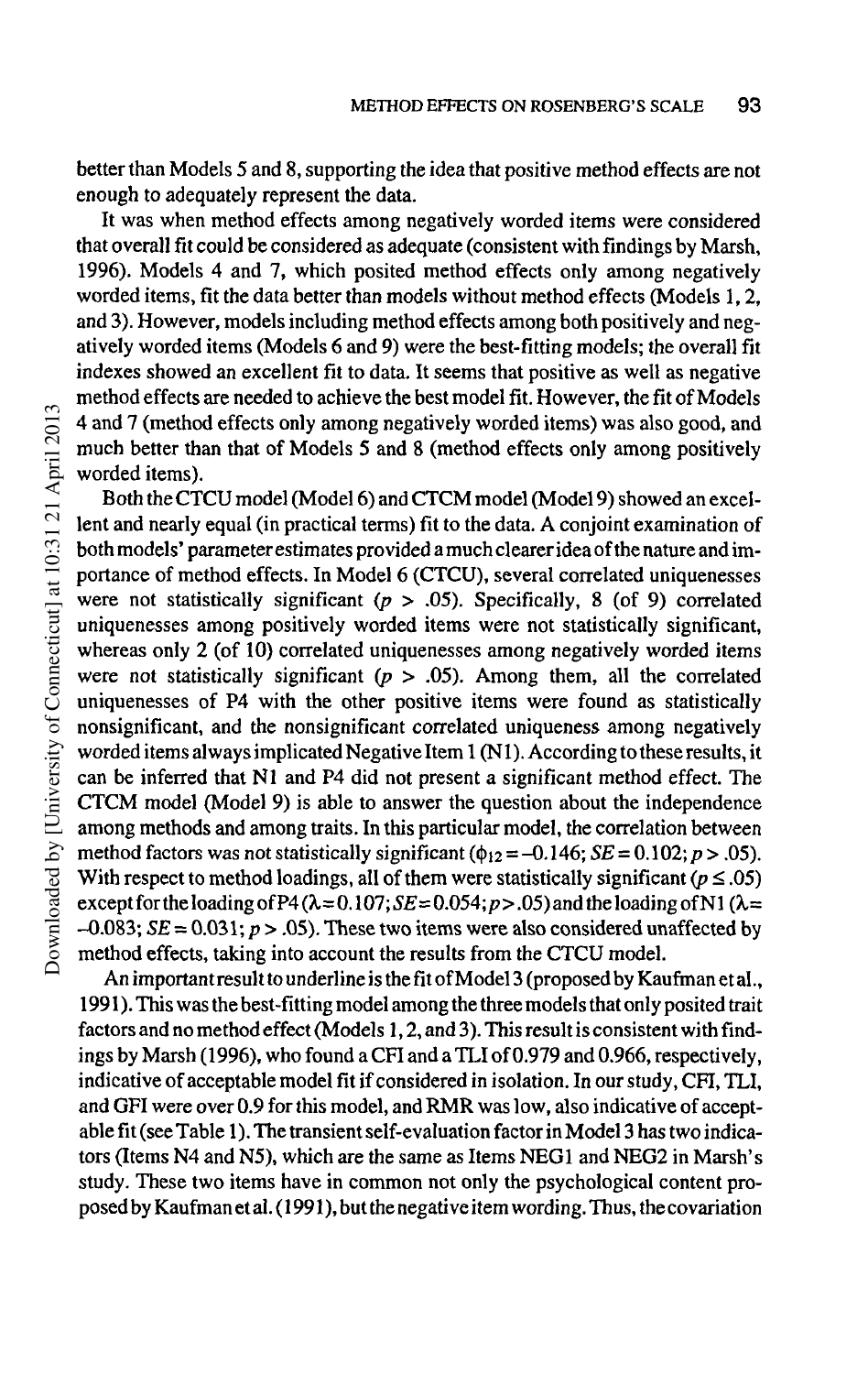of these items may be due to substantive psychological aspects or to strong method effect. The factor loadings on the negative method factor in Model 9 should help to discern between both possibilities. As expected, Items N4 and N5 are those with the highest loadings in the negative method factor  $(\lambda_{\text{N4}} = -0.664$  and  $\lambda_{\text{N5}} = -0.682$ ), comparing with the other negatively worded items  $(\lambda_{M1}=-0.083, \lambda_{M2}=-0.165, \text{and } \lambda_{M3}=$ -0.273). They also have the pair of uniquenesses in Model 6 with the highest correlation. Under these circumstances it is normal that Model 3 obtained a better fit than Models 1 and 2, although it probably confounds pure method effects with psychological contents of substantive interest.

## **CONCLUSIONS AND IMPLICATIONS**

The results of this study suggest the existence of a single factor (global self-esteem) underlying responses to Rosenberg's scale. However, the inclusion of method effects is needed to achieve a good model fit. Method effects are associated with item wording, especially for negatively worded items. These results support findings by Marsh (1996). These results also highlight the need to explicitly study method effects in self-concept scales (and maybe other personality scales). Several of the reviewed studies did not test for method effects, and found empirical support for a two-factor structure of self-esteem. This result can be quite usual in the absence of method factors. In fact, Model 3 in our results is the best fitting model among the ones not including method factors. In other words, if method factors are not modeled in factorial validity studies in which positively and negatively worded items are present, the underlying structure of the responses to the scales can be obscured by method bias.

CFA of MTMM matrices has proved extremely useful when testing for response bias. Both CTCM and CTCU procedures were used in this study. Several paints about the CTCM and CTCU models are worth noting. Although addressed to the same type of data (MTMM data) and the same type of research questions (method effects), they rely on different rationale and parameterizations. The CTCU model was mainly presented to overcome CTCM model shortcomings. However, both models are different, and they cannot be used interchangeably. The CTCM model addresses unidimensional method effects, whereas the CTCU model can handle both unidimensional and multidimensional method effects. When multidimensional method effects are present, the CTCU should be the method of choice. On the other hand, the CTCU is not adequate when method factors are correlated to some degree, whereas the CTCM model can handle method factor correlations. When method factors are oblique the, CTCM model should be the method of choice.

Unfortunately, there is no way to know if multidimensional method effects *ami/or* correlations among method factors are present in the data before applying analytical tools to them. Therefore, an a priori election between the CTCM and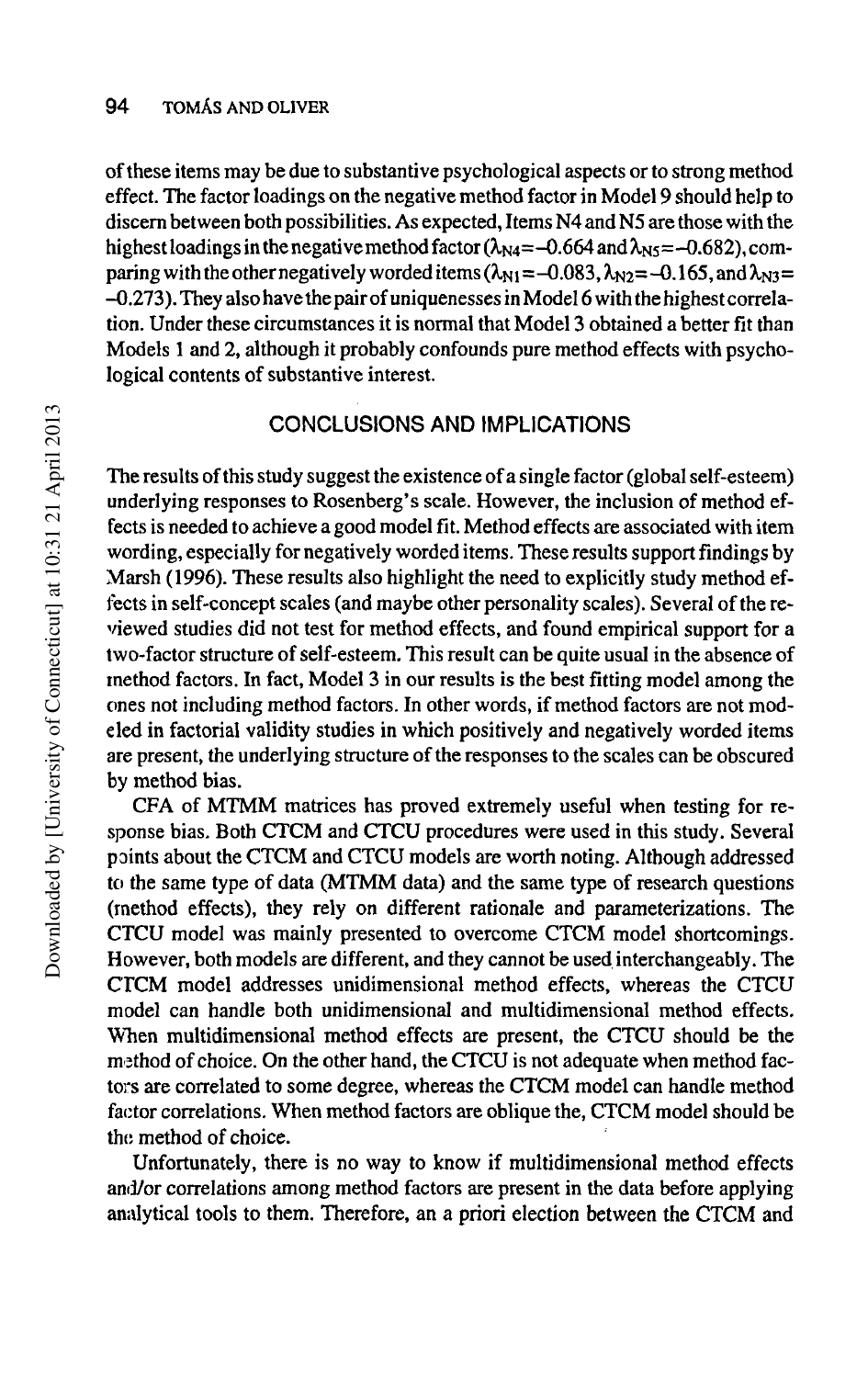CTCU is not justified, unless other analytical tools are applied to the same sample or prior knowledge about the problem is available (i.e., it is a replication study). In other words, if the CTCM model was not estimated, how does one know that method factors were uncorrelated? Or, alternatively, if the CTCU model was not estimated, how does one know that the method effects were unidimensional? It is precisely in the comparison of the CTCM model and CTCU model where one can reinforce their conclusions.

In this study, both CFA approaches (Models 6 and 9) achieved similar results, and there was no significant correlation between the method factors. Comparing both models, it can be concluded that method factors were orthogonal and unidimensional (particular circumstances in which both models would theoretically perform well). In such circumstances there is probably no need to decide between them. In applied settings there is usually previous research that provides guidelines about statistical modeling. For instance, Marsh's (1996) results may help to discern the relative merits of the CTCM and CTCU models for our data. However, Marsh's study used an English version of the Rosenberg scale, whereas our study used a Spanish adaptation; Marsh's study employed a 7-item version of the scale, with 3 negatively worded items, whereas our study analyzed the responses to the original 10-item scale, with 5 negatively worded items; and finally, Marsh only applied the CTCU model, and so information about correlation between method factors was not available. In this context, we decided to apply both models. We suggest this strategy as a standard procedure, wherever the CTCM and CTCU models have no estimation or identification problems. The results show that, if there is no ill-defined solution, the CTCM model can still be useful when combined with the CTCU approach.

Finally, there are potential directions for further research. First, what needs to be considered again is whether negative items measure something different that is substantively important or a mere method effect. To further analyze this question, it would be useful to relate self-esteem as defined in each of the models here to other trait measures with positively and negatively worded items. Second, an effort is needed to study if this wording effect is also present in other social and personality scales, and if this effect is present across different ages and educational levels. Third, there is also a need to analyze the wording effect when Rosenberg's self-esteem scale is related to other variables and/or included into multivariate models. It is common practice to use an unweighted (or weighted) sum of the items as the variable representing self-esteem. This variable is then related to criteria or used in multiple regression, path analysis, and so on. If method effects are present in the scale, as the evidence suggests, then such a procedure confounds substantive factors (self-esteem) with wording effects (whenever the other variables had positively or specially negatively worded items, the relations with Rosenberg's scale may be biased). These biases may lead to misleading results and interpretations and are difficult to assess unless method factors were explicitly modeled.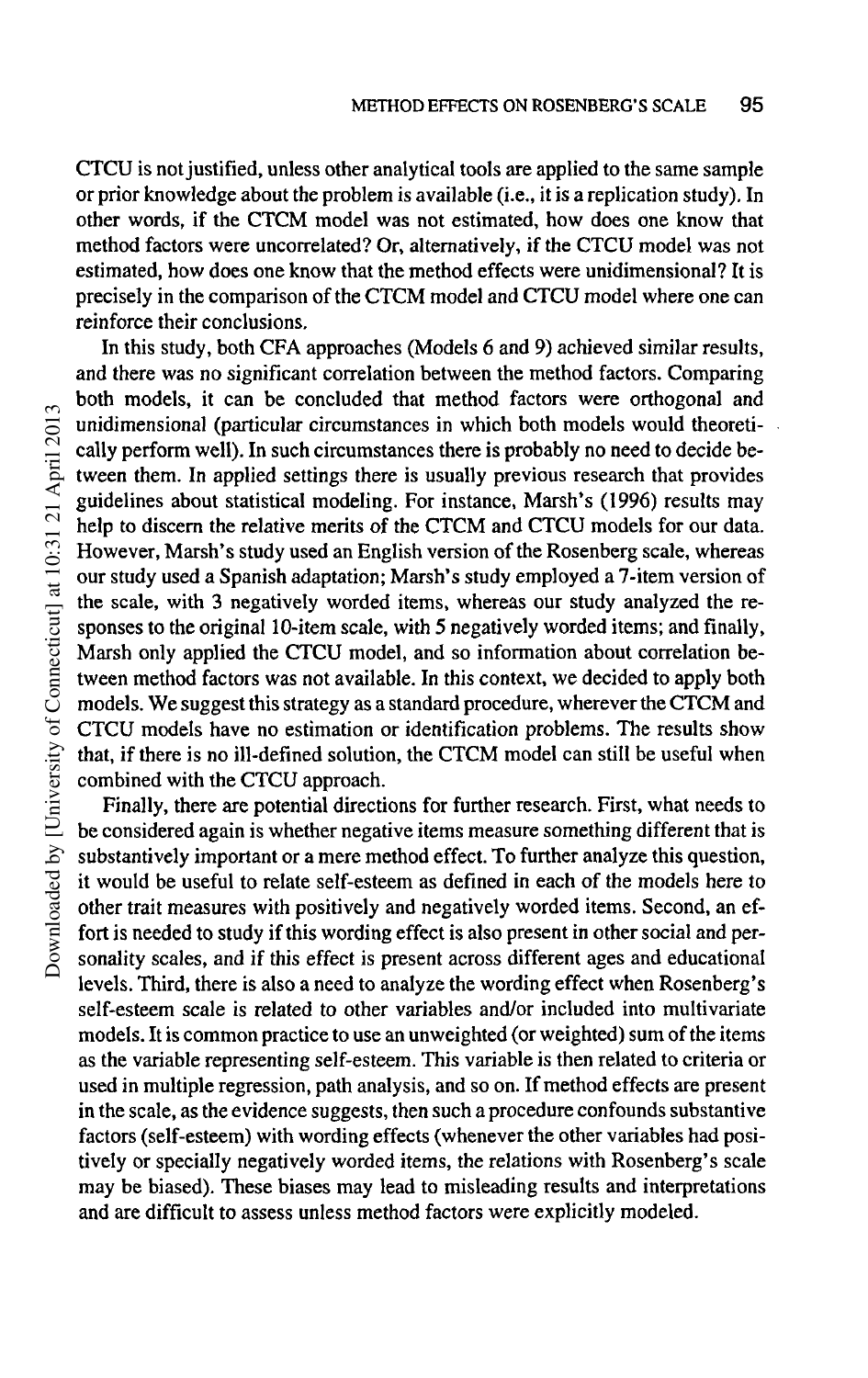#### **ACKNOWLEDGMENTS**

This work was partly supported by Spanish Government PB 96-0791 (Programa Sectorial de Promocion del Conocimiento).

We thank Herbert W. Marsh and three anonymous reviewers for valuable and helpful suggestions in reviewing this article, and Eusebio Rial-Gonzalez and Eva Oliver for helpful contributions in preparing the manuscript.

## REFERENCES

- Alvaro, J. L. (1988). *Desempleo y bienestar psicológico [Unemployment and psychological well-being].* Unpublished doctoral thesis, Universidad Complutense de Madrid.
- Bachman, J. G., & O'Malley, P. M. (1977). Self-esteem in young men: A longitudinal analysis of the impact of educational and occupational attainment. *Journal of Personality and Social Psychology, 35,* 365-380.
- Bachman, J. G., & O'Malley, P. M. (1986). Self-concepts, self-esteem and educational experiences: The frog pond revisited (again). *Journal of Personality and Social Psychology, 50,* 35-46.
- Bagozzi, R. P. (1993). Assessing construct validity in personality research: Applications to measures of self-esteem. *Journal of Research in Personality, 27,* 49-87.
- Bagozzi, R. P., & Heartherton, T. F. (1994). A general approach to representing multifaceted personality constructs: Application to state self-esteem. *Structural Equation Modeling, 1,* 35-67.
- Bentler, P. M., & Bonett, D. G. (1980). Significance tests and goodness-of-fit in the analysis of covariance structures. *Psychological Bulletin, 88,* 588-606.
- Bentler, P. M., & Wu, E. J. C. (1995). *EQS for Macintosh user's guide.* Encino, CA: Multivariate Software.
- Bollen, K. A. (1989). *Structural equations with latent variables.* New York: Wiley.
- Bollen, K. A., & Long, J. S. (1993). *Testing structural equation models.* Newbury Park, CA: Sage.
- Brannick, M. T., & Spector, P. E. (1990). Estimation problems in the block-diagonal model of the multitrait-multimethod matrix. *Applied Psychological Mesurement, 14,* 325-334.
- Byrne, B., & Goffin, R. ( 1993). Modeling multitrait-multimethod data from additive and multiplicative covariance structures: An audit of construct validity concordance. *Multivariate Behavioral Research, 28,* 67-96.
- Camines, E. G., & Zeller, R. A. (1979). *Reliability and validity assessment.* Beverly Hills: Sage.
- Cobb, S., Brooks, G. H., Kasl, S. V., & Connely, W. E. (1966). The health of the people changing jobs: A description of a longitudinal study. *American Journal of Public Health, 56,* 1476-1481.
- Crandall, R. (1973). The measurement of self-esteem and related constructs. In J. P. Robinson & P. R. Shaver (Eds.), *Measures of social psychological attitudes* (2nd ed., pp. 45-167). Ann Arbor, MI: Institute for Social Research.
- Cudeck, R., & Browne, M. W. (1983). Cross-validation of covariance structures. *Multivariate Behavioral Research, 18,* 147-167.
- Fleming, J. S., & Courtney, B. E. (1984). The dimensionality of self-esteem II: Hierarchical facet model for revised measurement scales. *Journal of Personality and Social Psychology, 46,* 404-421.
- Graham, J. W., & Collins, N. L. (1991). Controlling correlational bias via confirmatory factor analysis of multitrait-multimethod data. *Multivariate Behavioral Research, 26,* 607-629.
- Hayduk, L. A. (1987). *Structural equation modeling with L1SREL: Essentials and advances.* Baltimore: John Hopkins University Press.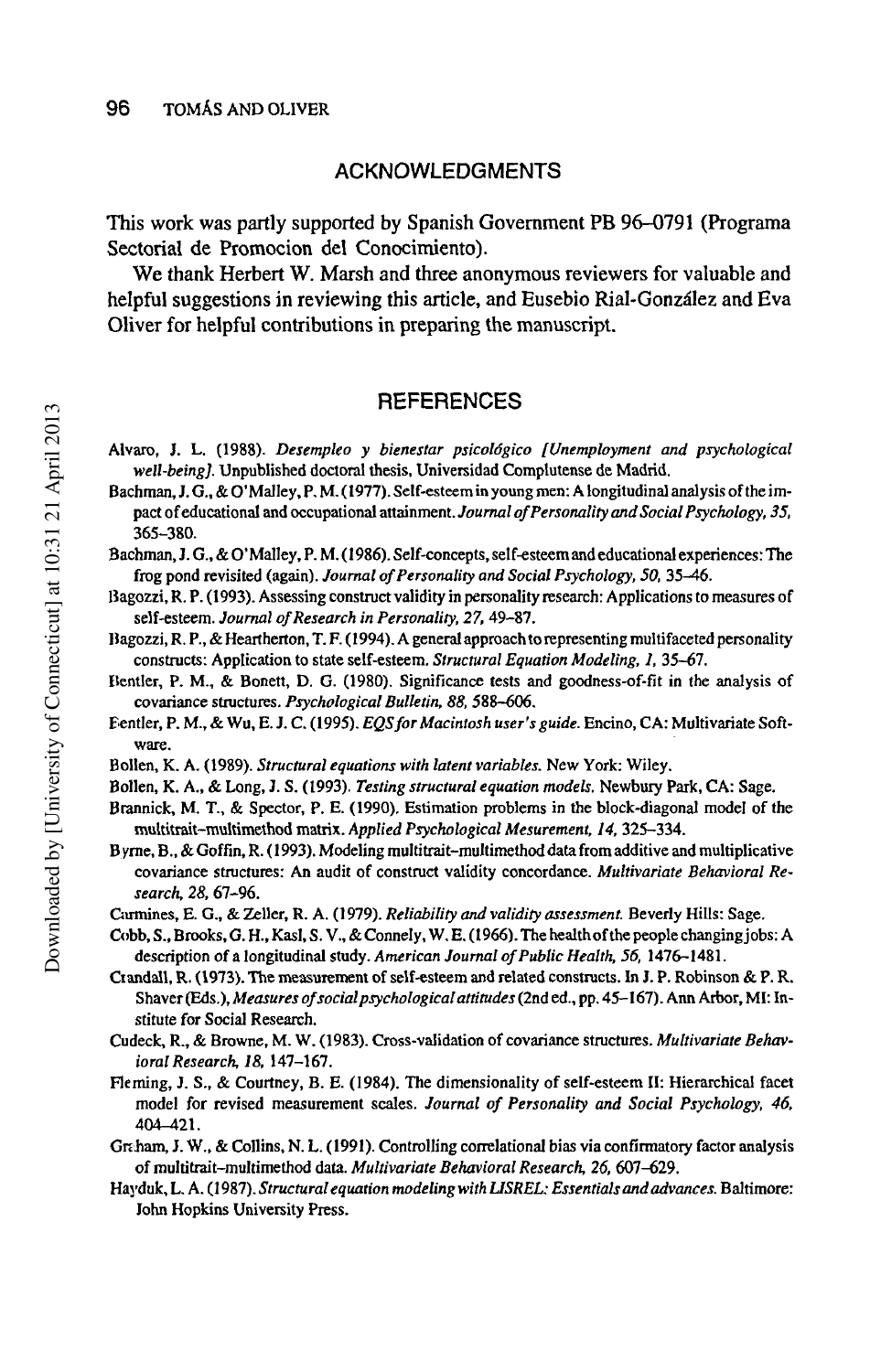- **Hoyle, R. H. (1995).** *Structural equation modeling: Concepts, issues and applications.* **Thousand Oaks,** CA: Sage.
- Hoyle, R. H., & Panter, A. T. (1995). Writing about structural equation models. In R. H. Hoyle (Ed.), *Structural equation modeling: Concepts, issues and applications* **(pp. 159-176). Thousand Oaks,** CA: Sage.
- Jöreskog, K. G. (1969). A general approach to confirmatory maximum likelihood factor analysis. *Psychometrika, 34,* **183-202.**
- Jöreskog, K. G. (1974). Analyzing psychological data by structural analysis of covariance matrices. In R. C. Atkinson, D. H. Krantz, R. D. Luce, & P. Suppes (Eds.), *Contemporary developments in mathematical psychology* (Vol. 2, pp. 1-56). San Francisco: Freeman.
- **Jöreskog, K. G., & Sörbom, D. (1986).** *LISREL VI: Analysis of linear structural relationships by maximum likelihood and least square methods.* Mooresville, IN: Scientific Software, Inc.
- Kaufman, P., Rasinski, K. A., Lee, R., & West, J. (1991). *National Education Longitudinal Study of 1988. Quality of the responses of eighth-grade students in NELS88.* **Washington, DC: U.S. Department** of Education.
- Kenny, D. A., & Kashy, D. A. (1992). Analysis of the multitrait-multimethod matrix by confirmatory **factor analysis.** *Psychological Bulletin, 112,* **165-172.**
- Kumar, A., & Dillon, W. R. (1992). An integrative look at the use of additive and multiplicative covariance models in the analysis of MTMM data. *Journal of Marketing Research, 29,* 51-64.
- Loehlin, J. C. (1987). *Latent variable models.* Hillsdale, NJ: Lawrence Erlbaum Associates, Inc.
- Marsh, H. W. (1986).The bias of negatively worded items in rating scales for young children: A cognitive-developmental **phenomenon.** *Developmental Psychology, 22,* **37-49.**
- Marsh, H. W. (1988). Multitrait-multimethod analyses. In J. P. Keeves (Ed.), *Educational research methodology, measurement, and evaluation: An international handbook* **(pp. 570-578). Oxford,** England: Pergamon.
- Marsh, H. W. (1989). Confirmatory factor analysis of multitrait-multimethod data: Many problems and **a few solutions.** *Applied Psychological Measurement, 13,* **335-361.**
- Marsh, H. W. (1992). *Self-description questionnaire II: Manual.* MacArthur, Australia: Faculty of Education, University of Western Sidney.
- Marsh, H. W. (1993). Multitrait-multimethod analyses: Inferring each trait/method combination with **multiple indicators.** *Journal of Applied Educational Measurement, 6,* **49-81.**
- Marsh, H. W. (1996). Positive and negative self-esteem: A substantively meaningful distinction or **artifactors?** *Journal of Personality and Social Psychology, 70,* **810-819.**
- Marsh, H. W., & Bailey, M. (1991). Confirmatory factor analysis of multitrait-multimethod data: A comparison of alternative models. *Applied Psychological Measurement, 15,* 47-70.
- Marsh, H. W., Balla, J. R., & McDonald, R. P. (1988). Goodness-of-fit indices in confirmatory factor analysis: The effect of sample size. *Psychological Bulletin, 102,* 391-410.
- Marsh, H. W., & Grayson, D. (1995). Latent variable models of multitrait-multimethod data. In R. H. **Hoyle (Ed.)***, Structuralequationmodeling: Concepts, issues and applications* **(pp. 177-198). Thousand** Oaks, CA: Sage.
- Marsh, H. W., & Hocevar, D. (1988). A new, more powerful approach to multitrait-multimethod analyses: Application of second-order confirmatory factor analysis. *Journal of Applied Psychology, 73,* 107-117.
- Millsap, R. E. (1995). The statistical analysis of method effects in multitrait-multimethod data: A review. **In P. E. Shrout & S. T. Fiske (Eds.),** *Personality research, methods and theory: Afestchrift honoring Donald W. Fiske.* Hillsdale, NJ: Lawrence Erlbaum Associates, Inc.
- Romero, E., Luengo, M. A., & Otero-López, J. M. (1994). La medición de la autoestima: una revisión [Self-esteem measurement: A review]. *Psicologemas, 8,* 41-60.
- Rosenberg, M. (1965). *Society and the adolescent self-image.* Princeton, NJ: Princeton University Press.